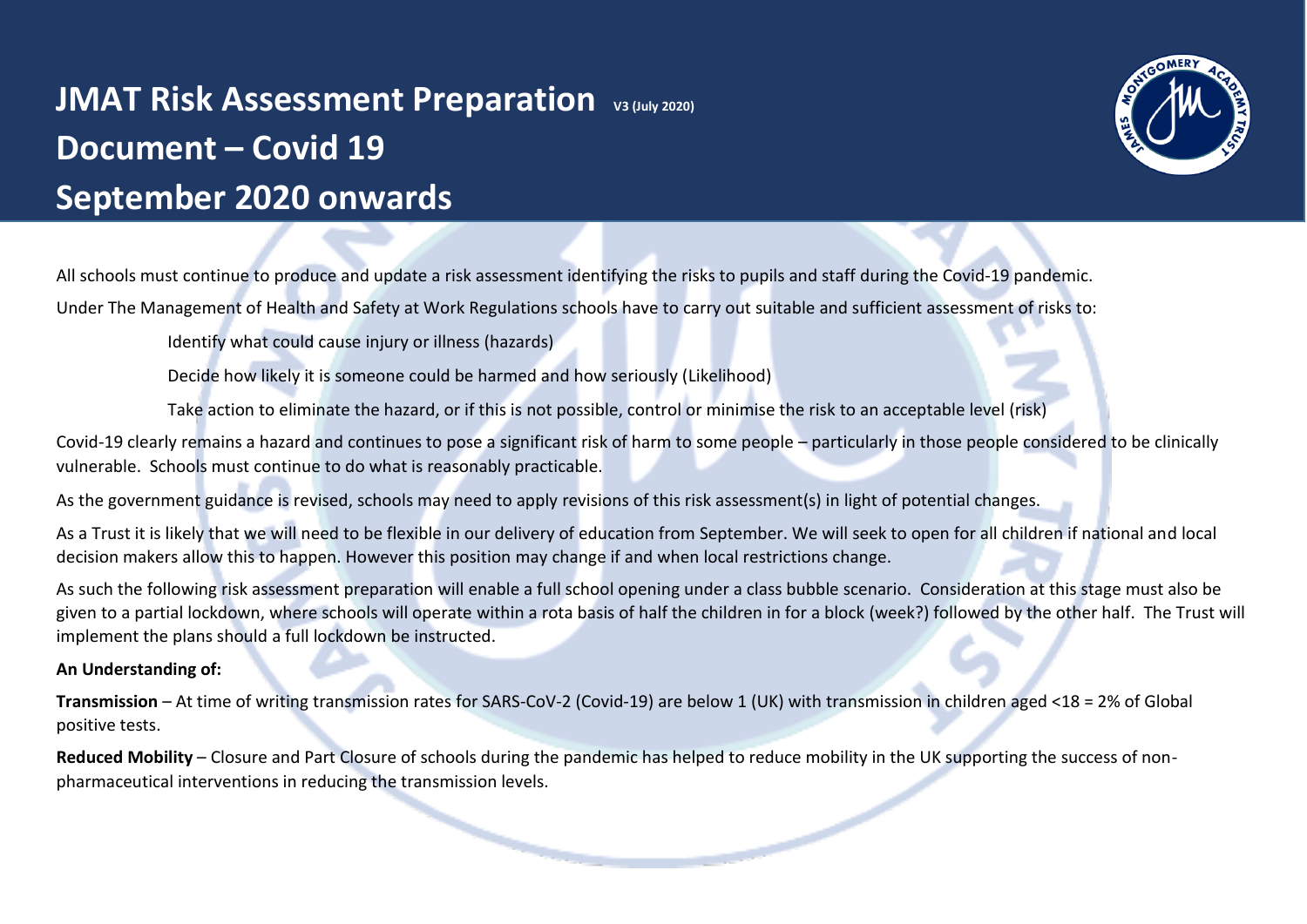**Test and Trace** – Anyone with symptoms of coronavirus, however mild can now be tested. The tracing of that individual's recent mobility (on a positive test) will identify those who need to isolate for 7 or 14 days. (see infection control policy)

**Bubble Integrity** – Maintaining minimised cross contamination of areas outside of a bubble for staff and pupils and providing individual pupil learning resources and increased hygiene measures.

**Social Distancing Measures** – The relaxing of social distancing measures – where it is not possible to stay two meters apart, guidance will allow people to keep a social distance of one metre + . This means staying 1m apart, plus use of other mitigations which reduce the risk of transmission.

**Other Mitigations** - Covid Secure Measures which were imposed into our setting from at least 1/06/2020 in readiness for wider opening of schools.

**Partial Lockdown – 2nd Spike** – If infection rate rises Partial Lockdown means reverting to a limited number of pupils in each bubble (15), following specific targeted Year Gp attendance as determined by the Government and limiting the mobility of staff and pupils in setting to protect bubble integrity.

**Tried and Tested** – Partial Lockdown has been operated in our setting(s) since 23/03/2020. We now know how this operates and will take lessons learned into any potential 2<sup>nd</sup> wave. This includes remaining in individual settings.

# **COVID SECURE MEASURES are:**

The hierarchy of control measures in our Covid-19 defence remain:-

- 1. Hand Hygiene
- 2. Increased Hygiene Regime in setting (additional cleaning)
- 3. Bubble integrity and minimising access to communal areas
- 4. Adult deployment limited in setting to reduce cross contamination
- 5. Observing appropriate social distancing etiquette where necessary
- 6. Minimising additional visitors in setting.
- 7. Use of PPE.

While ever we are operating with a threat level from SARS-CoV-2 (Covid-19) we must continue to assess levels of risk of transmission in our schools and the impact thereof. This is the new hazard we are mitigating against. Measuring the success of limiting transmission in our settings cannot be achieved against monitoring positive cases. This is difficult due to the unquantifiable values and complexities involved.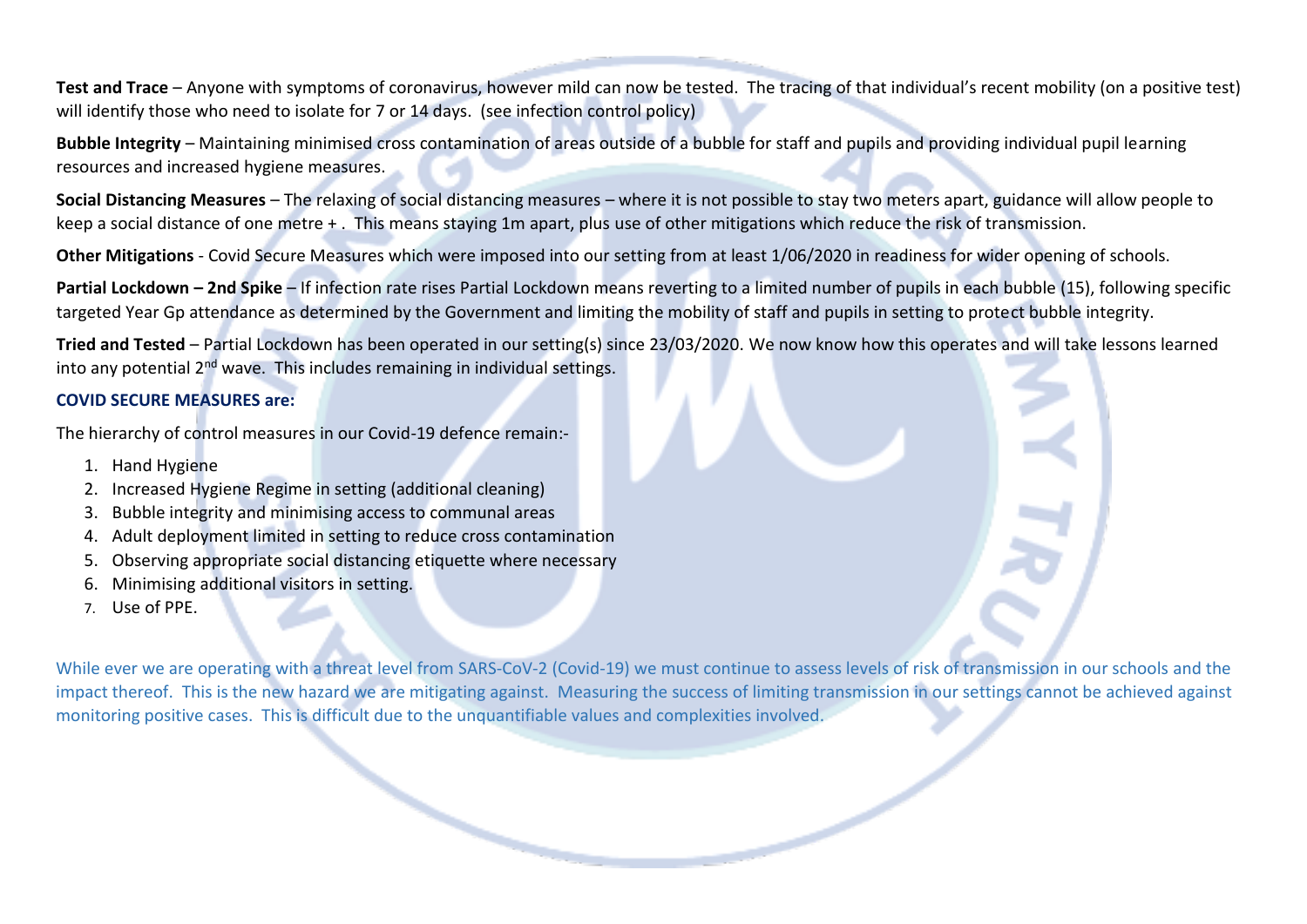| <b>STAFF</b>                                                                                                                                                                                                                                                                                                                                                                                                                                                                                          | WHOLE CLASS BUBBLE - Sept onwards                                                                                                                                                                                                                                                                                                                                                                                                                                                                                                                                                                                            | PARTIAL LOCKDOWN - 2 <sup>nd</sup> SPIKE<br>Leicester Model/ JMAT Model                                                                                                                                                                                                                                                                                                                                                                                                                                                                                                                                      |
|-------------------------------------------------------------------------------------------------------------------------------------------------------------------------------------------------------------------------------------------------------------------------------------------------------------------------------------------------------------------------------------------------------------------------------------------------------------------------------------------------------|------------------------------------------------------------------------------------------------------------------------------------------------------------------------------------------------------------------------------------------------------------------------------------------------------------------------------------------------------------------------------------------------------------------------------------------------------------------------------------------------------------------------------------------------------------------------------------------------------------------------------|--------------------------------------------------------------------------------------------------------------------------------------------------------------------------------------------------------------------------------------------------------------------------------------------------------------------------------------------------------------------------------------------------------------------------------------------------------------------------------------------------------------------------------------------------------------------------------------------------------------|
| <b>Shielding Advice</b>                                                                                                                                                                                                                                                                                                                                                                                                                                                                               | With effect from 1/8/2020 shielding in England has been suspended. Staff who<br>are deemed to be extremely clinically vulnerable can come to work. They should<br>carefully follow all the guidance set out in the updated document including:<br>keeping their social interactions low, washing hands as frequently as possible,<br>maintaining good social distance.                                                                                                                                                                                                                                                       | If extremely clinically vulnerable staff are<br>required to resume shielding they must<br>remain at home.<br>School will ask to see a copy of the letter<br>taking note of any end date documented.<br>If they are well, and work adjustments can be<br>made, they should work from home.                                                                                                                                                                                                                                                                                                                    |
| <b>Vulnerable staff (excluding those</b><br>who are pregnant $-$ see below)<br>Clinically Vulnerable: This group<br>have not been formally instructed to<br>shield. However, the government<br>had advised that they needed to be<br>'particularly stringent' in following<br>risk assessment guidance. Staff<br>need to identify themselves if they<br>fall into this category and they<br>should provide their employer with<br>documented evidence confirming<br>their advice to do so from OH/GP. | The government will update a list of people who are at high risk if they catch<br>Covid-19.<br>Clinically Vulnerable staff will be expected to attend work, unless directly<br>stipulated by a GP. The school must seek to<br>Provide appropriate (where necessary) adjustments in relation to work<br>commitment(s)<br>Make reasonable steps to support any additional need<br>Support staff in understanding the Covid Secure measures in setting<br>Inform staff of need to apply for unpaid leave.<br>Ensure appropriate assessment has been made of BAME staff and additional<br>underlying conditions - Individual RA. | The government will update a list of people<br>who are at high risk if they catch Covid-19.<br>Clinically Vulnerable staff will be risk assessed<br>in relation to expectation to attend work<br>setting. The school must seek to<br>Support working from home where<br>possible.<br>Provide appropriate (where necessary)<br>adjustments in relation to work<br>commitment(s)<br>Make reasonable steps to support any<br>additional need<br>For those who wish to remain in setting -<br>Support staff in understanding the Covid<br>Secure measures and conduct individual<br>RA - signed by Staff member. |
| <b>Pregnant women</b><br>Pregnant women are included in the<br>list of vulnerable adults and<br>although it is not yet fully<br>understood to what extent pregnant<br>women are at greater risk from                                                                                                                                                                                                                                                                                                  | Once a member of staff has told you they are pregnant, you should carry out a<br>specific risk assessment as per normal practice.<br>This includes:<br>Collaboratively adjust their work to avoid unnecessary stress and strain.                                                                                                                                                                                                                                                                                                                                                                                             | Once a member of staff has informed school<br>they are pregnant, a specific risk assessment<br>will be carried out as per normal practice.                                                                                                                                                                                                                                                                                                                                                                                                                                                                   |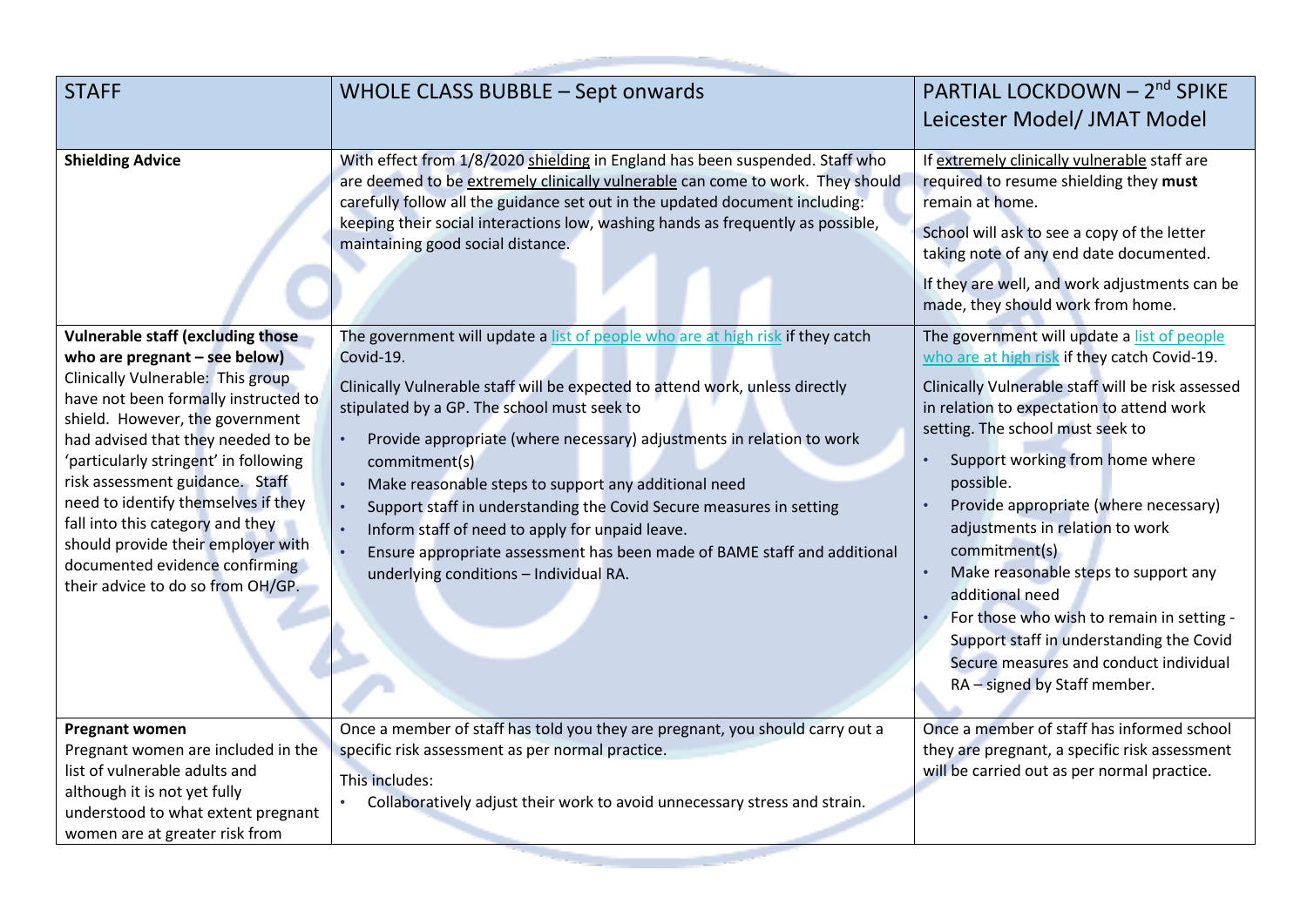| Covid-19, in the third trimester                                                                       | Adjust work to minimise contact with other adults - Where that's not                                                                                    | During third trimester, those identified as               |
|--------------------------------------------------------------------------------------------------------|---------------------------------------------------------------------------------------------------------------------------------------------------------|-----------------------------------------------------------|
| (after 28 weeks) they are believed to<br>be at greater risk of becoming                                | possible, you should offer her suitable alternative work on terms that are not<br>'substantially less favourable' which allow for favourable protective | pregnant will be supported to be removed<br>from setting. |
| seriously unwell if they become                                                                        | measures to be in place                                                                                                                                 |                                                           |
| infected.                                                                                              | Where suitable alternative work is not available, or the employee reasonably                                                                            | Adjustments where possible will be made so                |
|                                                                                                        | refuses it, you must suspend her on full pay.                                                                                                           | that she can work from home.                              |
|                                                                                                        |                                                                                                                                                         | Note: A pregnant woman cannot be asked to                 |
|                                                                                                        | During third trimester revisit levels of risk to determine whether home                                                                                 | start her maternity leave early unless she is             |
|                                                                                                        | working should be supported                                                                                                                             | absent from work with a pregnancy related                 |
|                                                                                                        |                                                                                                                                                         | illness which starts (or continues) after the             |
|                                                                                                        |                                                                                                                                                         | beginning of the fourth week before her                   |
|                                                                                                        |                                                                                                                                                         | expected week of childbirth.                              |
| Staff who are living in the same                                                                       | Government guidance says that anyone living with someone who is shielding                                                                               | Those previously supporting a shielding family            |
| household as someone who is                                                                            | doesn't have to shield themselves. These staff will be expected to attend work,                                                                         | member will be assessed against the guidance              |
| shielding or is otherwise vulnerable                                                                   | unless directly stipulated by a GP. The school must seek to                                                                                             | and level of risk. The school should seek to              |
|                                                                                                        | Adjust where necessary a work commitment                                                                                                                |                                                           |
|                                                                                                        | Support staff in understanding the Covid Secure measures in setting                                                                                     | Adjust where necessary a work                             |
|                                                                                                        | Undertake individual RA (where necessary)                                                                                                               | commitment                                                |
|                                                                                                        |                                                                                                                                                         | Where possible support the working                        |
|                                                                                                        |                                                                                                                                                         | from home                                                 |
|                                                                                                        |                                                                                                                                                         | <b>Ensure Government Guidance is</b>                      |
|                                                                                                        |                                                                                                                                                         | followed re reversal of relaxation of                     |
|                                                                                                        |                                                                                                                                                         | shielding measures.                                       |
|                                                                                                        |                                                                                                                                                         |                                                           |
|                                                                                                        |                                                                                                                                                         | This may mean that those shielding other                  |
| Staff who are afraid to return to                                                                      |                                                                                                                                                         | members in the household work from home.                  |
| work                                                                                                   | <b>Specific Risk Assessment</b>                                                                                                                         | <b>Specific Risk Assessment</b>                           |
| Members of staff who don't have any underlying                                                         | If an employee cannot be persuaded to return to work, they may be allowed to                                                                            | If an employee cannot be persuaded to                     |
| medical conditions or are living with anyone who                                                       | take unpaid leave (Please note: Statutory Sick Pay (SSP) is not available.)                                                                             | remain in work -                                          |
| may still be worried about returning to work. You<br>should take their concerns seriously and try and  | Any member of staff with depression/mental health issues or disability may feel                                                                         | Any member of staff with depression/mental                |
| alleviate these by exploring why they are worried                                                      | particularly anxious. A specific Risk Assessment will be undertaken with each of                                                                        | health issues or disability may feel particularly         |
| and whether this relates to travelling to work, the<br>work they are going to do or both.              | these individuals. If they have a disability, we will consider reasonable                                                                               | anxious. School must undertake a specific                 |
|                                                                                                        | adjustments to help them to return to work.                                                                                                             | Risk Assessment with each of these                        |
| Employees are protected against being subjected<br>to a detriment (such as being disciplined) or being | The school will seek to                                                                                                                                 | individuals. If they have a disability, you will          |
|                                                                                                        |                                                                                                                                                         |                                                           |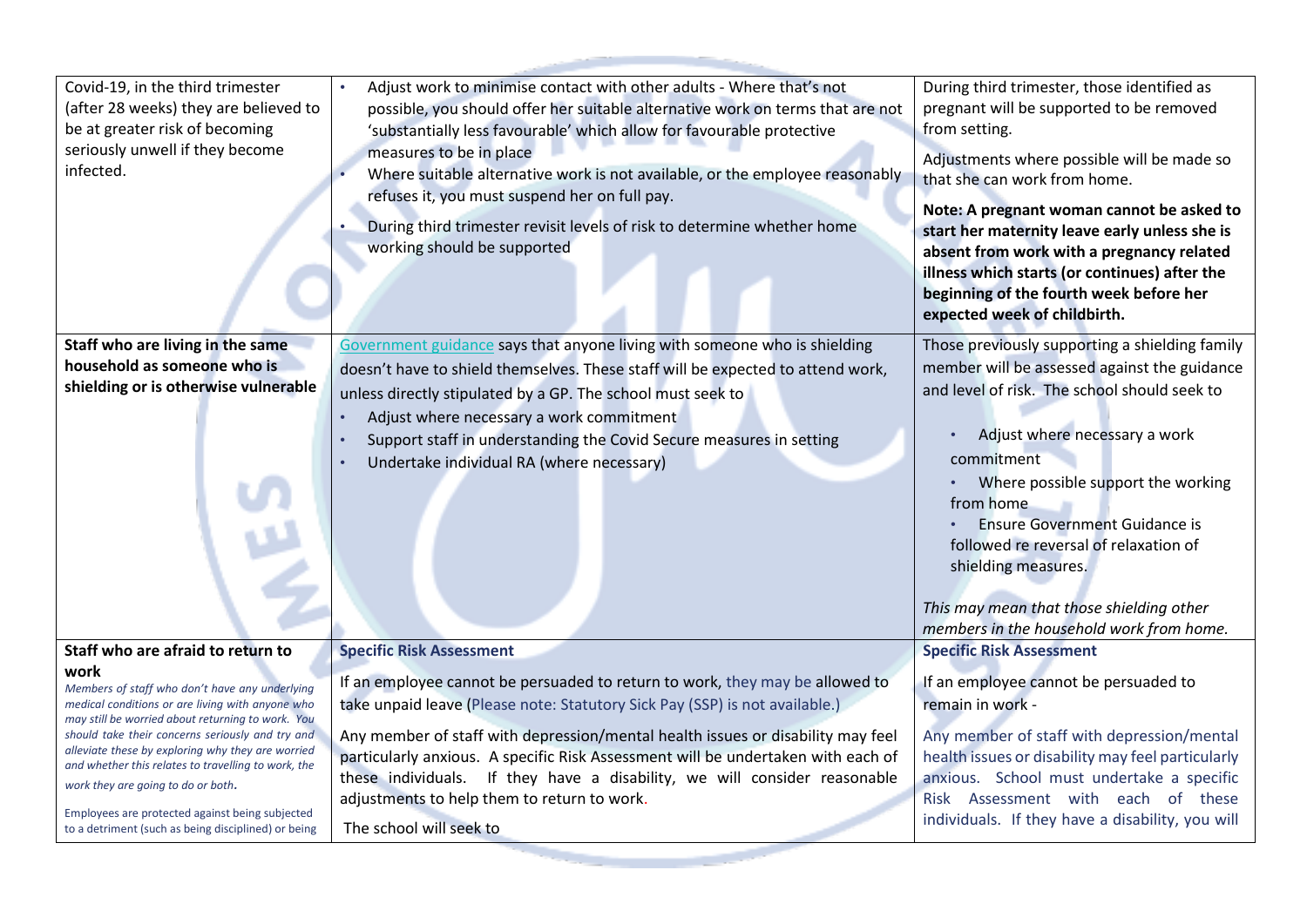dismissed if they refuse to attend work because they reasonably believe there is a serious and imminent risk to their health. See section on section 44 ERA above in the section about vulnerable staff.

Section 44 Employment Rights Act 1996 (**"ERA"**), protects employees who are "*in circumstances of danger which the employee reasonably believed to be serious and imminent and which they could not reasonably have been expected to avert, they left (or proposed to leave) or (while the danger persisted) refused to return to their place of work or any dangerous part of their place of work*" and *"in circumstances of danger which the employee reasonably believed to be serious and imminent, they took (or proposed to take) appropriate steps to protect themselves or other persons from the danger."*

**Staff who are self-isolating See infection control policy**

Government [guidance](https://www.gov.uk/government/publications/covid-19-stay-at-home-guidance/stay-at-home-guidance-for-households-with-possible-coronavirus-covid-19-infection) [r](https://www.gov.uk/government/publications/covid-19-stay-at-home-guidance/stay-at-home-guidance-for-households-with-possible-coronavirus-covid-19-infection)emains that those who have symptoms of coronavirus must be tested. If found positive they will need to self-isolate. If they have been in a bubble at school direction will be taken from the NHS Health Protection Team in terms of who else needs to isolate in association with Test and **Trace** 

## **CONTACT JMAT to discuss in further detail if necessary.**

Support staff in understanding the Covid Secure measures in setting

- Signpost the member of staff to appropriate support agency
- Inform staff of need to apply for unpaid leave.

need to consider reasonable adjustments to help them to return to work before the start of the new term.

### The school will seek to

- Support staff in understanding the Covid Secure measures in setting
- Consider alternative deployment in setting
- Consider home working where possible

If working with Health Protection Team during local lockdown – guidance will be followed locally. Staff identifying with symptoms of the virus must be tested. The bubble they have had contact in should be closed on a positive test only, returning to setting 14 days from last point of contact with the positive case.

Signpost the member of staff to appropriate support agency

(the same applies to pupils)

in each setting.

Schools should conduct a reactive clean

JMAT should be informed of all positive tests

*All staff isolating will receive full pay and* 

Staff identifying with symptoms of the virus will be tested. The bubble they have had contact will only be closed on Health Protection Team instruction.

Schools should conduct a reactive clean in addition to the closure of the area (bubble)

Only the instructed individuals should isolate.

JMAT should be informed of all positive tests in each setting. *All staff isolating will receive full pay and those well enough to work will do so from home. This will have no effect on their SSP.*

*those well enough to work will do so from*  Staff with children may need to adjust their hours if they need to drop off their own children at school (i.e with no wrap around care)

We will communicate and agree adapted hours with these staff.

*School age children will be expected to attend their usual setting.*

**Staff who are unable to return to** 

**work because of caring** 

**responsibilities**

*home. This will have no effect on their SSP.* Some members of staff may not be able to remain in work because they are responsible for caring for their children. This may be because their child is self-isolating or linked to targeted Yr Gp closure.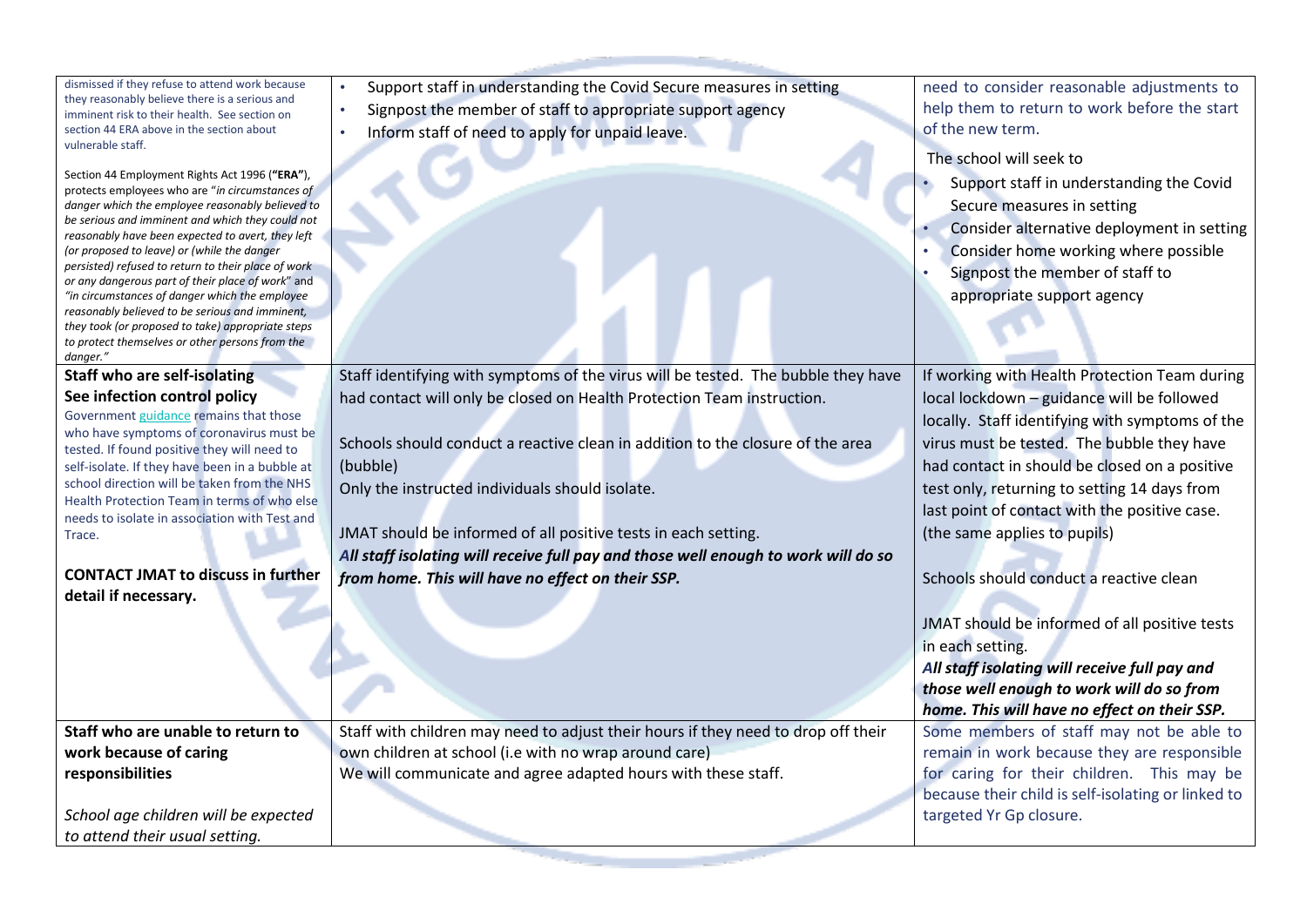|                                           |                                                                                      | Options available:<br>Allowing the employee to work from<br>home (if possible)<br>Allowing child (if well) to access Key |
|-------------------------------------------|--------------------------------------------------------------------------------------|--------------------------------------------------------------------------------------------------------------------------|
|                                           |                                                                                      | worker bubbles in staff setting.                                                                                         |
| <b>Staff subject to Green or Burgundy</b> | Staff who are subject to Green or Burgundy Book terms and conditions are             |                                                                                                                          |
| <b>Book terms and conditions</b>          | entitled to receive full pay if they are ill due to infectious illness. This absence |                                                                                                                          |
|                                           | does not count against sick pay entitlements. In both cases, what amounts to an      |                                                                                                                          |
|                                           | infectious disease isn't defined.                                                    |                                                                                                                          |
| Wellbeing                                 | Staff Wellbeing is a priority with resources and signposting available to all        | Staff Wellbeing is a priority with resources and                                                                         |
|                                           | Supervision will be provided to Key Personnel                                        | signposting available to all                                                                                             |
|                                           |                                                                                      | Supervision will be provided to Key Personnel                                                                            |
|                                           | Reminder to all staff of the well-being app                                          |                                                                                                                          |

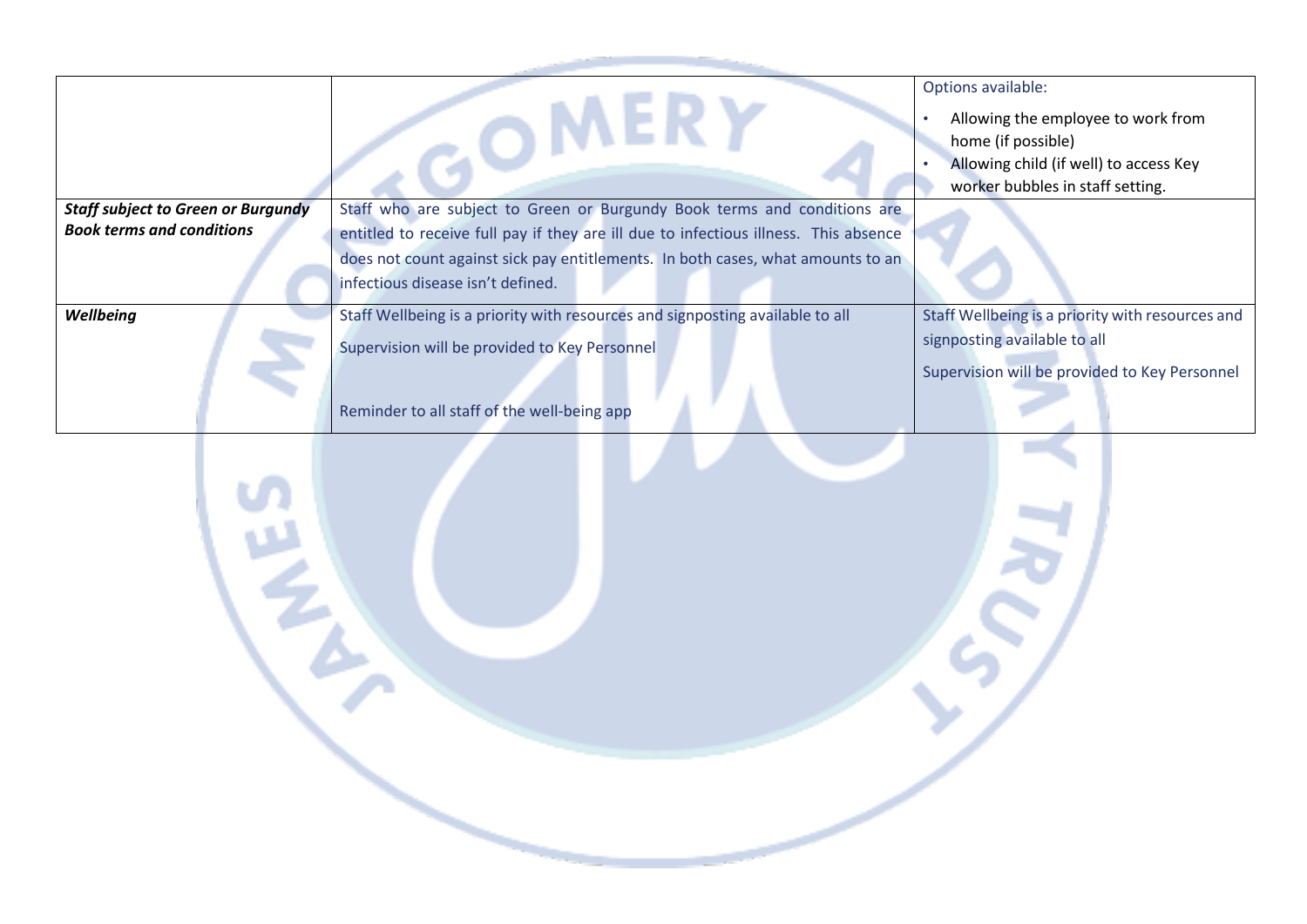| PRACTICAL APPLICATION                     | WHOLE YEAR GROUP BUBBLE - Sept onwards                                                | PARTIAL LOCKDOWN - 2 <sup>nd</sup> SPIKE    |
|-------------------------------------------|---------------------------------------------------------------------------------------|---------------------------------------------|
| Preparing to welcome children into        | Home learning packs will be delivered to parents. These packs will include a          | Schools must consider where possible        |
| school                                    | newsletter explaining school is compulsory and will include information regarding     | operating a one way system for access and   |
|                                           | how to enter and move around school, entrances parents can use, which parents         | egress to site.                             |
| How will you ensure a safe arrival        | can enter the site, social distancing arrangements, staggered start and finish        |                                             |
| and exit for children, staff and          | times and arrangements for families with multiple siblings. Photographs will be       | Schools should consider                     |
| parents?                                  | used where needed to help with clarity - See parent information pack which will       |                                             |
| Schools must consider where               | hand delivered on Tuesday 1 <sup>st</sup> September as part of the INSET day.         | Number of gates in use to open or           |
| possible operating a one way system       |                                                                                       | close                                       |
| for access and egress to site.            | Staff entering the building will be asked to sign in using their own pen or a pen     | Staffing the gates to safeguard             |
|                                           | that they must then put in the used pen container.                                    | children                                    |
| Schools should consider                   | Next - wash their hands in the staff room / use hand sanitiser before moving          | Limiting the time parents/carers are        |
|                                           | further into school.                                                                  | on site                                     |
| Number of gates in use to                 | (See September Protocols - entering school) -                                         | Controlling bottle necks by                 |
| open or close                             |                                                                                       | implementing;                               |
| Staffing the gates to                     | Selected specific pick up points identified around school for all year groups to      | Staggered arrival and departure times       |
| safeguard children                        | ensure safeguarding of all children at the most hazardous time.                       | $1M - 2M$ observations in the arrival zones |
| Limiting the time                         | Parents advised which children to pick up first.                                      | Communicating rota information              |
| parents/carers are on site                | (see parent information pack)                                                         |                                             |
| Controlling bottle necks by               |                                                                                       |                                             |
| implementing                              | See September Protocols - 'dropping off'                                              |                                             |
| Staggered arrival and                     | See September Protocols - 'Picking up' for staff roles to be run through with         |                                             |
| departure times - reducing in             | individual year group bubbles on Tuesday 1 <sup>st</sup> September.                   |                                             |
| day breaks to minimise need to            |                                                                                       |                                             |
| extend school day.                        | Walk Site manager round with protocols including photographs                          |                                             |
| flexible approach to Late                 | Lines and arrows to be sprayed in x2 colours (yellow/blue) – one for each class in    |                                             |
| Mark                                      | their year group bubbles - to be completed week ending 28/8/20 weather                |                                             |
| Siblings in differing Yr Gp               | permitting                                                                            |                                             |
| arriving at one specific time.            |                                                                                       |                                             |
| <b>Communication re closure to Pupils</b> | Information delivered to parents in advance                                           |                                             |
| on Friday PM - Phase 1 = Autumn           | There will be a member of SLT present at each gate to greet children and a            |                                             |
| Term 1 for cleaning.                      | member of staff present at the classroom door to observe children handwashing         |                                             |
|                                           | as they enter the building. If many children arrive at the same time they will be     |                                             |
|                                           | asked to wait, socially distanced until it is their turn to enter the building. There |                                             |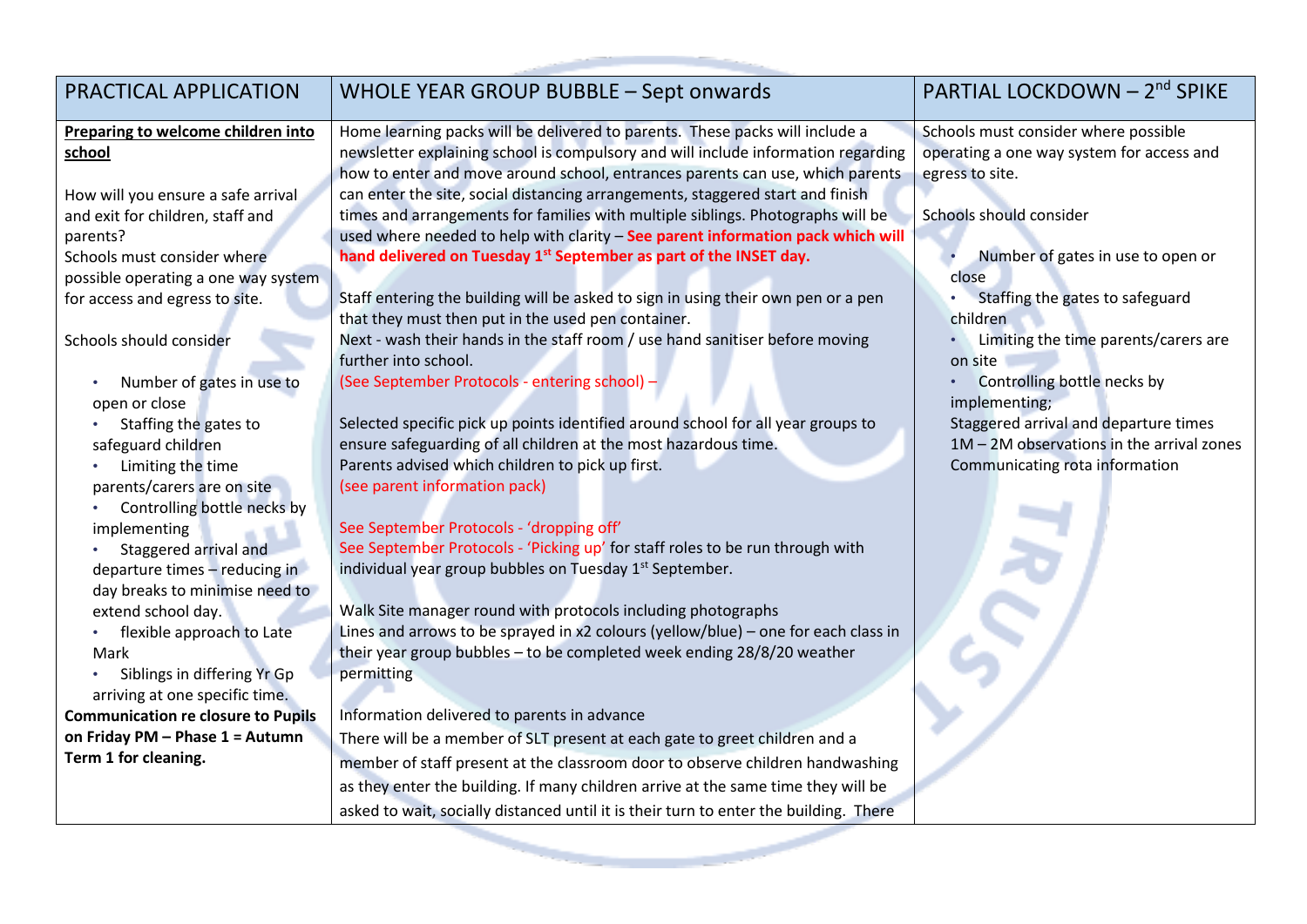How will you ensure there is effective communication about these systems so they are adhered to?

#### **Moving in and around school**

There will be a need to minimise the movement around school for everyone's safety. Consider:

- Routes into and out of each classroom or space being used.
- Travel on corridors e.g. single file, one way, markings on the floor

Staggering of entry and exit times for breaks and lunch.

will be clear markings in the playgrounds and on gates to indicate where parents stand to ensure social distancing. Parents with children in EYFS will drop their children at the classroom door and then exit the site via St Stephen's Road creating a one-way system where the route is narrow.

We ask that if possible **only one parent to drop off children** in each family. Parents will not come into the school building unless for a pre-arranged meeting. Parents can phone the school or discuss things (socially distanced) with the member of staff on the door at the start or end of the day.

The importance of bringing their children on a Friday will need to be made high profile.

Be flexible with late attenders, especially when there are multiple siblings The key information will be sent out regularly in a letter to parents/carers. We are promoting the use of our new Parents Hub app with all parents we contact. Information will be regularly sent out via the app. We will send out an information pack to all children prior to them returning to school from  $w/c 13<sup>th</sup>$ July.

Home visits – Tuesday  $1^{st}$  September. Information sheets (to include entrances, exits, start/finish times, new web site info)

Key messages will be communicated to children through class teachers in each bubble – new school name, badge,/uniform, web site.

Internal markings on floor indicate which way children should travel on main corridors. School doors will be open from 8:30am and the start times differ slightly within each key stage.

There will be marked entry and exit points where rooms have more than one exit. Signage indicates where only one person is permitted in a space at any given time.

Break times and lunchtimes will be staggered. FS will have a rota for use of the outdoor area.

Only 1 child will go to the toilet at a time. Regular handwashing will be done with only 1 child per sink. Youngest children will be supervised washing their hands at regular points through the day.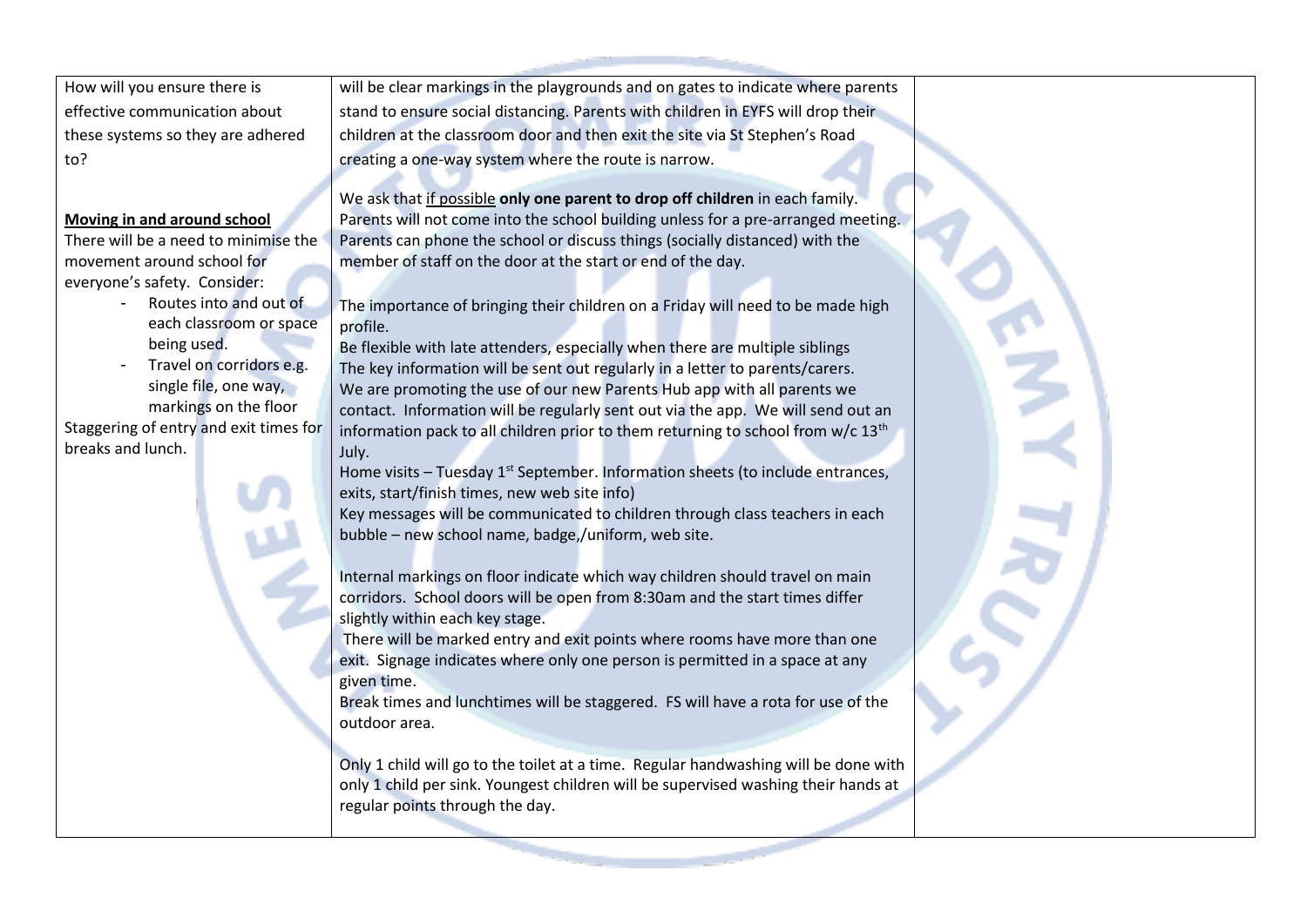| <b>Classrooms</b>                     | Y2- Y6 classrooms have been set up with desks facing the front with two children       | Schools will be expected to revert back to a   |
|---------------------------------------|----------------------------------------------------------------------------------------|------------------------------------------------|
| Each class to operate as class bubble | at each individual desk and the desks/ groups of desks, spaced out to utilise each     | limited number in setting (<15) per bubble.    |
| wherever possible                     | space to ensure safe and adequate room for adults to move freely.                      | During partial lockdown social distancing will |
| There will be not a need to ensure    | Individual mats are available for each child to sit on when using the IWB for a        | be stringent in setting controlled by reduced  |
| social distancing                     | specific small group                                                                   | staff in setting. ROTA 1/3                     |
| Consider:                             |                                                                                        | Schools should further consider                |
| How to organise the day               | The following measures are in place for the youngest children:                         | How will you organise the day to               |
| to ensure minimised                   | -remain in their bubbles                                                               | ensure minimised movement around               |
| movement around                       | -resources to be stripped back and closely linked to what children are learning        | school                                         |
| school                                | -removal of soft furnishing and resources which are hard to clean                      | How to staff bubbles with stability Ensure a   |
| How to staff bubbles                  | -resources to either be individual to the child, cleaned frequently or rotated         | timetable is created for staff deployment -    |
| with stability                        | frequently and always before being shared between bubbles using disinfectant or        | this will aid Health Protection Team to        |
| A timetable for staff                 | <b>Milton solution</b>                                                                 | identify cases for isolation.                  |
| deployment                            | -spaces allocated for the decontamination of resources or disinfecting of              | How will you facilitate regular<br>$\bullet$   |
|                                       | resources which children cannot access                                                 | cleaning routines for surfaces? -              |
| How will you facilitate               | -timetables in place to ensure the spaces each bubbles use remain separate             | documented                                     |
| regular cleaning routines             | -planning of the provision to be completed a week ahead and to state which             | How will you facilitate regular hygiene        |
| for surfaces?                         | resources will be required so that adequate time is given to managing resources        | sessions e.g. hand washing                     |
|                                       | -Central stock cupboards to be reorganised, tidied and maintained.                     | Adjustments to Emergency Evacuation            |
| How will you facilitate               | -Phase leaders to check resources are being stored and used in accordance with         | procedures to accommodate staffing             |
| regular hygiene sessions              | this.                                                                                  | changes/pupil attendance                       |
| e.g. hand washing?                    |                                                                                        |                                                |
|                                       | Additional cleaning supplies to be given to each class (spray, wipes, cloths, hand     | Maximum occupancy signs to be displayed to     |
| Refreshing emergency                  | sanitizer).                                                                            | communal and shared other rooms                |
| evacuation procedures                 | Additional cleaning hours will be given to the site manager and TAs/ cleaners          |                                                |
|                                       | who want to work extra hours - focusing on toilets and kitchen areas.                  |                                                |
| <b>Review Accessibility Plan</b>      |                                                                                        |                                                |
|                                       | Additional staffing within each room will ensure resources and surfaces are            |                                                |
|                                       | cleaned regularly. Resources will always be cleaned before being shared with           |                                                |
|                                       | another set of children. School has had a thorough clean whilst the building has       |                                                |
|                                       | been closed. If there is a case of Covid19 in school we will close that area and       |                                                |
|                                       | deep cleaning will commence.                                                           |                                                |
|                                       |                                                                                        |                                                |
|                                       | As well as having direct access to their own toilet facilities with sinks, each of the |                                                |
|                                       | rooms has a classroom sink that can be used for handwashing facilities at a level      |                                                |
|                                       | appropriate for the age of the children. Regular handwashing 'sessions' will be        |                                                |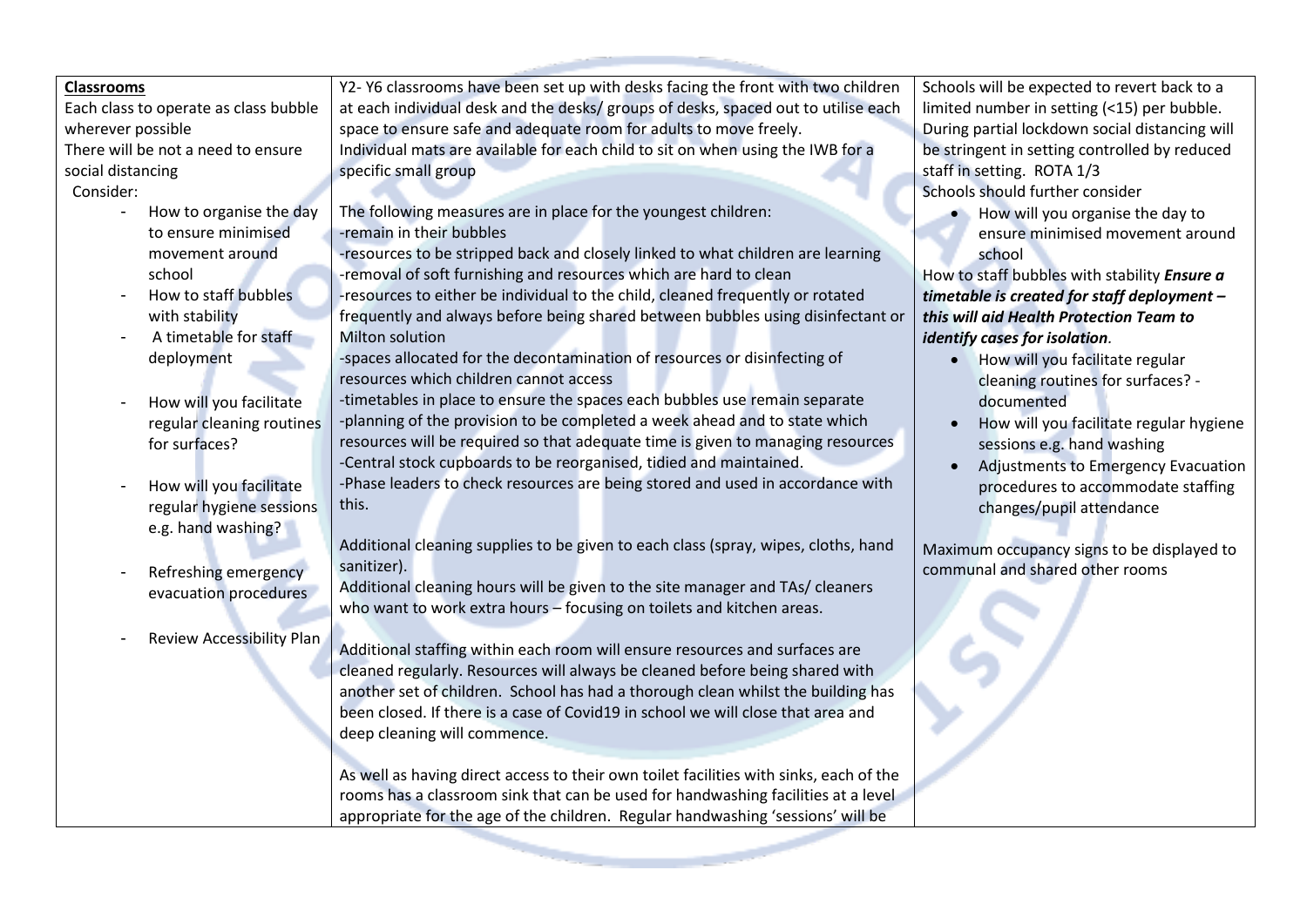|                                      | timetabled into the routine of the group, including a range of songs being used to    |                                              |
|--------------------------------------|---------------------------------------------------------------------------------------|----------------------------------------------|
|                                      | make the process more engaging. Children will also be encouraged to take part         |                                              |
|                                      | in further handwashing if they move between activities or from outside to inside      |                                              |
|                                      |                                                                                       |                                              |
|                                      | Maximum occupancy signs for each room to be reviewed.                                 |                                              |
|                                      | Classroom Rubric to be communicated - one side health and safety related,             |                                              |
|                                      | other school policy. Feedback to be given prior to the INSET day to ensure            |                                              |
|                                      | consistency of safety procedures and key actions highlighted to be completed          |                                              |
|                                      | prior to opening.                                                                     |                                              |
|                                      | Phase leaders to check with SLT member prior to closing Tuesday pm.                   |                                              |
|                                      | I.T Suite - this will be used predominantly by Y2 in the mornings as an extra         |                                              |
|                                      | teaching space and will only need the following equipment/ resources cleaned if       |                                              |
|                                      | they have been used;                                                                  |                                              |
|                                      | Keyboard/mouse/ work station at each pod                                              |                                              |
|                                      | Cleaning materials will be stored in the I.T suite.                                   |                                              |
|                                      | Year group bubbles are timetabled for the afternoon.                                  |                                              |
|                                      |                                                                                       |                                              |
|                                      | Therefore cleaners will undertake this clean before the following day.                |                                              |
| <b>Toilets</b>                       | Site manager and additional cleaner to provide additional cleaning at during the      | Toilets should be assigned where possible to |
| Consider:                            | extended dinner break.                                                                | an individual bubble setting.                |
| Will you need additional cleaning    |                                                                                       | Consideration should be given to             |
| time to make these more regular      | Reactive cleaning and self-sanitisation are essential                                 | Proximity of bubble to available WC          |
|                                      |                                                                                       | Allocation of 1 toilet to 1 bubble           |
| How many toilet facilities do you    | 1 toilet 1 bubble where possible                                                      | where necessary with access to a             |
| have? How many of these can be       |                                                                                       | basin                                        |
| safely used? How will you organise   | Supervision for younger pupils                                                        | Reactive cleaning and self sanitisation      |
| use and will this be supervised?     |                                                                                       | is essential. Monitoring will be             |
| How will you ensure used paper       | Children will only be allowed to go to the toilet one at a time. Staff will supervise | essential.                                   |
| towels are disposed of regularly and | this.                                                                                 | Supervision for younger pupils               |
| not left in waste baskets?           |                                                                                       |                                              |
|                                      | Children to sanitise hands before entering and wash afterwards.                       |                                              |
|                                      |                                                                                       |                                              |
|                                      | Children use hand dryers in the toilets. Paper towels are used in the classroom.      |                                              |
|                                      | These will be deposited in lined bins specifically designated for this purpose.       |                                              |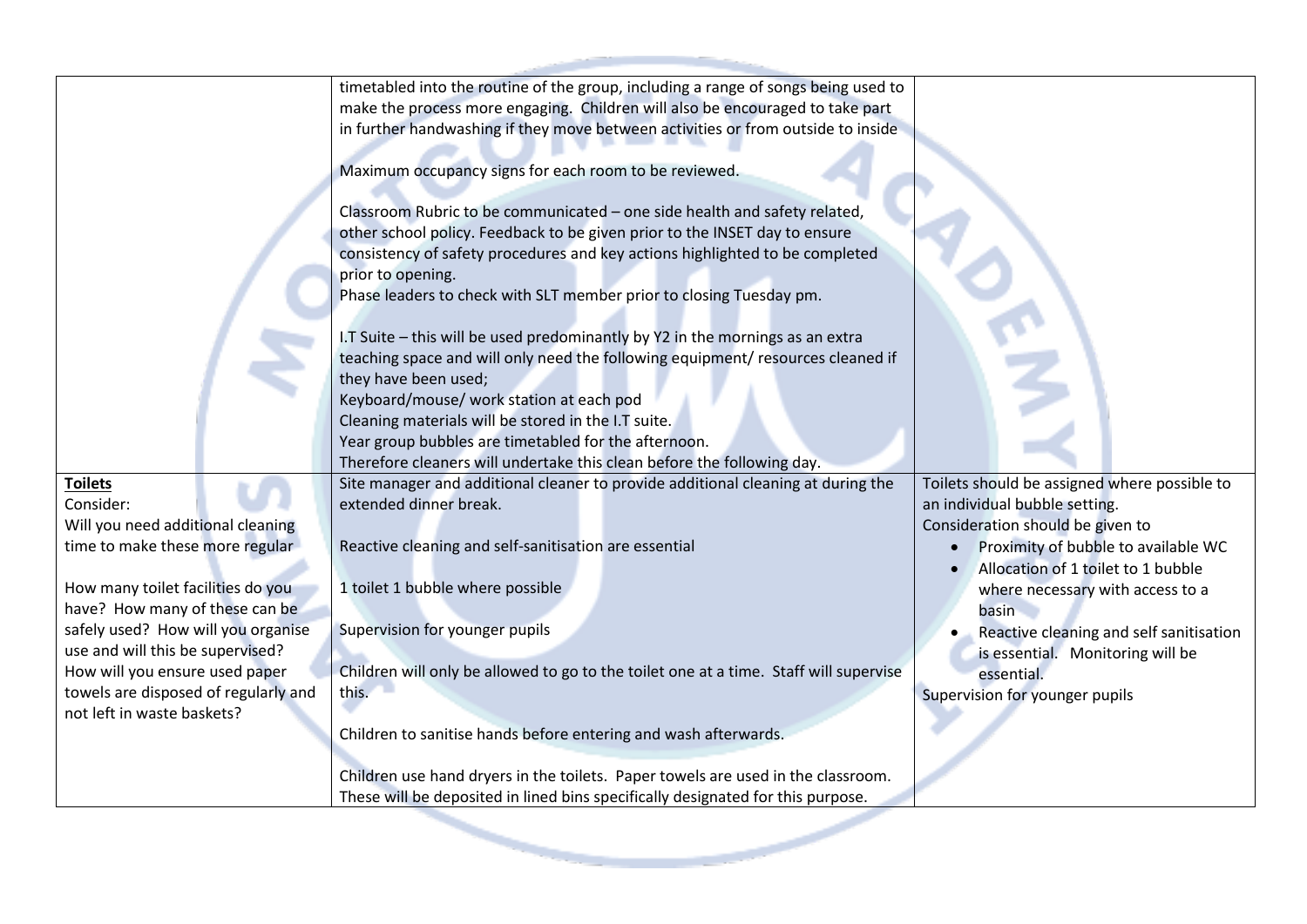| <b>Lunchtimes</b><br>There will be a need to minimise the<br>number of children gathered in one<br>location. | available in class to be used if bins get full during the day. The site<br>manager will clean all staff toilets and those attached to classrooms<br>being used half way through the day. Paper towels go in the normal bin.<br>Disabled toilet - Please see the intimate care policy<br>In early years- Intimate care may need to be provided for younger children. This<br>should take place in line with the intimate care policy. Phase leader to monitor<br>that this is been done daily. Tick sheets with dates and signatures to be<br>completed and displayed prominently.<br>A full lunchtime service will be in operation.<br>The organisation will be as follows:<br>Staggered lunch times over 2 sittings - FS/KS1 in Brown Hall, KS2 in<br>Central area.<br>Each year group will be kept separate. Areas to be cleaned prior to<br>second sitting commencing.<br>Both hot and cold choices will be available including halal options.<br>Hot lunches will now be served on trays, from hot food trolleys, with<br>both main and dessert served at once to minimise movement around the<br>dining halls.<br>Where numbers of children choosing a hot option exceed hall capacity | A reduced lunchtime service can be provided<br>with Grab bags made available upon request<br>for FSM not on site.<br>Schools should consider<br>Staggered lunch times unique to<br>bubbles<br>Available dining areas<br>Flexible approach to lunch - which<br>can be taken outside if weather<br>permits. |
|--------------------------------------------------------------------------------------------------------------|---------------------------------------------------------------------------------------------------------------------------------------------------------------------------------------------------------------------------------------------------------------------------------------------------------------------------------------------------------------------------------------------------------------------------------------------------------------------------------------------------------------------------------------------------------------------------------------------------------------------------------------------------------------------------------------------------------------------------------------------------------------------------------------------------------------------------------------------------------------------------------------------------------------------------------------------------------------------------------------------------------------------------------------------------------------------------------------------------------------------------------------------------------------------------------------------|-----------------------------------------------------------------------------------------------------------------------------------------------------------------------------------------------------------------------------------------------------------------------------------------------------------|
|                                                                                                              |                                                                                                                                                                                                                                                                                                                                                                                                                                                                                                                                                                                                                                                                                                                                                                                                                                                                                                                                                                                                                                                                                                                                                                                             |                                                                                                                                                                                                                                                                                                           |
|                                                                                                              |                                                                                                                                                                                                                                                                                                                                                                                                                                                                                                                                                                                                                                                                                                                                                                                                                                                                                                                                                                                                                                                                                                                                                                                             |                                                                                                                                                                                                                                                                                                           |
|                                                                                                              |                                                                                                                                                                                                                                                                                                                                                                                                                                                                                                                                                                                                                                                                                                                                                                                                                                                                                                                                                                                                                                                                                                                                                                                             |                                                                                                                                                                                                                                                                                                           |
|                                                                                                              |                                                                                                                                                                                                                                                                                                                                                                                                                                                                                                                                                                                                                                                                                                                                                                                                                                                                                                                                                                                                                                                                                                                                                                                             |                                                                                                                                                                                                                                                                                                           |
|                                                                                                              |                                                                                                                                                                                                                                                                                                                                                                                                                                                                                                                                                                                                                                                                                                                                                                                                                                                                                                                                                                                                                                                                                                                                                                                             |                                                                                                                                                                                                                                                                                                           |
|                                                                                                              | trays will be taken into classrooms and eaten with the sandwich options.                                                                                                                                                                                                                                                                                                                                                                                                                                                                                                                                                                                                                                                                                                                                                                                                                                                                                                                                                                                                                                                                                                                    | Reactive clean by SMSA or other                                                                                                                                                                                                                                                                           |
|                                                                                                              | Pick-a-Picnic bags will be served in classrooms (supervised). Staff from                                                                                                                                                                                                                                                                                                                                                                                                                                                                                                                                                                                                                                                                                                                                                                                                                                                                                                                                                                                                                                                                                                                    | between sittings                                                                                                                                                                                                                                                                                          |
|                                                                                                              | each class will pick these up from outside the school kitchen and                                                                                                                                                                                                                                                                                                                                                                                                                                                                                                                                                                                                                                                                                                                                                                                                                                                                                                                                                                                                                                                                                                                           | <b>FSM Vouchers</b>                                                                                                                                                                                                                                                                                       |
|                                                                                                              | disposed of by the children when they have finished.<br>Sandwich lunches can be taken outside if weather permits.                                                                                                                                                                                                                                                                                                                                                                                                                                                                                                                                                                                                                                                                                                                                                                                                                                                                                                                                                                                                                                                                           | FSM Vouchers across holiday periods                                                                                                                                                                                                                                                                       |
|                                                                                                              |                                                                                                                                                                                                                                                                                                                                                                                                                                                                                                                                                                                                                                                                                                                                                                                                                                                                                                                                                                                                                                                                                                                                                                                             |                                                                                                                                                                                                                                                                                                           |
|                                                                                                              | See Plan - which includes SMSA/TA supervision ratios both inside and outside of                                                                                                                                                                                                                                                                                                                                                                                                                                                                                                                                                                                                                                                                                                                                                                                                                                                                                                                                                                                                                                                                                                             |                                                                                                                                                                                                                                                                                                           |
|                                                                                                              | the school building.                                                                                                                                                                                                                                                                                                                                                                                                                                                                                                                                                                                                                                                                                                                                                                                                                                                                                                                                                                                                                                                                                                                                                                        |                                                                                                                                                                                                                                                                                                           |
|                                                                                                              |                                                                                                                                                                                                                                                                                                                                                                                                                                                                                                                                                                                                                                                                                                                                                                                                                                                                                                                                                                                                                                                                                                                                                                                             |                                                                                                                                                                                                                                                                                                           |
|                                                                                                              | No staff lunches will be available in September - but this will be reviewed on an<br>on-going basis.                                                                                                                                                                                                                                                                                                                                                                                                                                                                                                                                                                                                                                                                                                                                                                                                                                                                                                                                                                                                                                                                                        |                                                                                                                                                                                                                                                                                                           |
|                                                                                                              |                                                                                                                                                                                                                                                                                                                                                                                                                                                                                                                                                                                                                                                                                                                                                                                                                                                                                                                                                                                                                                                                                                                                                                                             |                                                                                                                                                                                                                                                                                                           |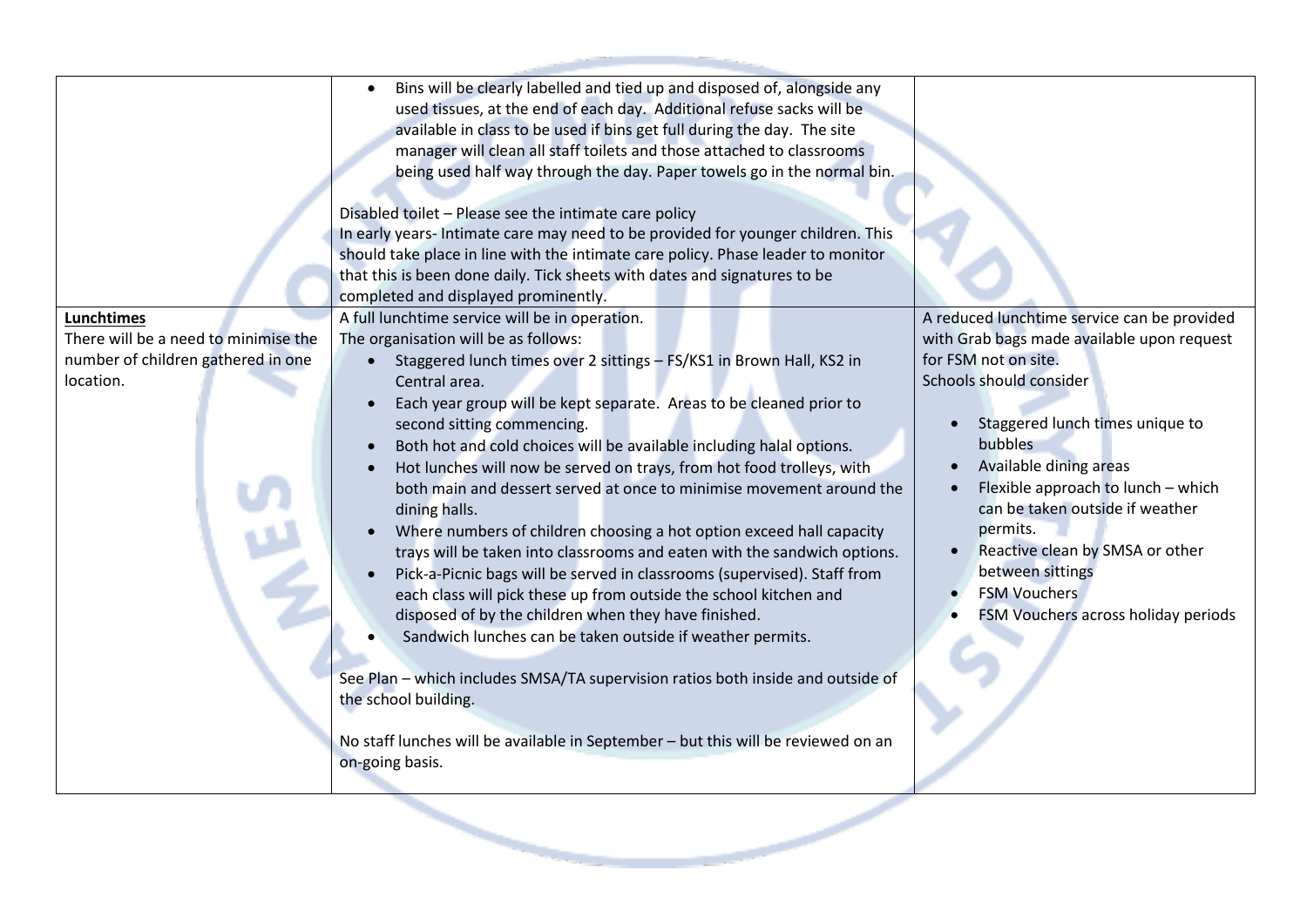|                                                                                                                                                                                                                                                                                                                                                                                                                                                                                                    | As school is closing at 12.00 on Friday children entitled to FSM or accessing<br>Universal FSM will be given a grab bag to take home. Staff from each class will<br>pick these up from outside the school kitchen.<br>First Aid pouches will be taken outside by staff supervising on the playgrounds<br>(usual practice). Where children have an injury that requires a higher level of<br>support they will be accompanied by a member of staff into school and parents<br>called.<br>All classes will have sufficient staffing to ensure that each member of staff within<br>the class bubble has a lunch break. Dinner staff will clean down surfaces in<br>communal areas, support staff wipe down classroom tables before children take<br>an outdoor break.<br>Staff lunch breaks will be staggered and will be taken within the staff rest areas<br>that will have been set up in such a way as to able to manage social distancing.                                                                                                                                                                                                                                                                                                                                                     |                                                                                                                                                                                                                                                                                                                                                                                                                                                                          |
|----------------------------------------------------------------------------------------------------------------------------------------------------------------------------------------------------------------------------------------------------------------------------------------------------------------------------------------------------------------------------------------------------------------------------------------------------------------------------------------------------|--------------------------------------------------------------------------------------------------------------------------------------------------------------------------------------------------------------------------------------------------------------------------------------------------------------------------------------------------------------------------------------------------------------------------------------------------------------------------------------------------------------------------------------------------------------------------------------------------------------------------------------------------------------------------------------------------------------------------------------------------------------------------------------------------------------------------------------------------------------------------------------------------------------------------------------------------------------------------------------------------------------------------------------------------------------------------------------------------------------------------------------------------------------------------------------------------------------------------------------------------------------------------------------------------|--------------------------------------------------------------------------------------------------------------------------------------------------------------------------------------------------------------------------------------------------------------------------------------------------------------------------------------------------------------------------------------------------------------------------------------------------------------------------|
| <b>Outside Playtimes</b><br>There will be a need to minimise the<br>number of children gathered<br>together. How will you organise<br>this?<br>Can the outdoor space<br>be divided safely?<br>How will activities be<br>organised?<br>How will you timetable<br>the space if needed?<br>Transmission rates outdoors and<br>from pupil to pupil are low and<br>severity of condition remains<br>low to non-vulnerable groups.<br>Therefore outdoor play and<br>learning is encouraged.<br>Consider; | The school is very well placed for social distancing outside due to the large school<br>ground both grassed and hard standing. All classrooms have direct access to<br>outdoor areas. Each of the three outdoor spaces (EYFS/Infant yard/KS2 yard) is<br>already divided safely from each other. However, should it be required, barrier<br>tape will be used to ensure that groups are able to maintain strict social<br>distancing.<br>Breaks will be staggered to ensure enough space for social distancing. Each year<br>group will be sufficiently staffed to ensure the children are supervised at break<br>times by the adults in their groups.<br>Phase Leaders to liaise with each other to agree timings of mid-morning breaks.<br>Playground, field and pirate ship to be timetabled when weather permits.<br>As inside the classrooms, equipment and activities will be restricted to those that<br>are appropriate to the age and stage of the children, equipment will be used that<br>is made of materials that can be easily cleaned.<br>Despite carrying out additional surface cleaning and regular deeper cleans, the<br>equipment will not be shared between groups at any time. Dave Allen to<br>supervise use of equipment and ensure each year group has a set of various | Transmission rates outdoors and from pupil to<br>pupil are low and severity of condition<br>remains low to non-vulnerable groups.<br>Therefore outdoor play and learning is<br>encouraged.<br>However schools should consider<br>Staggered access to outdoor space to<br>minimise gatherings<br>Supervision in areas with shared<br>resource i.e. trim trail<br>Cleaning of equipment between play -<br>allocating bundles to bubbles<br>ZONING/SUPERVISION/ORGANISATION |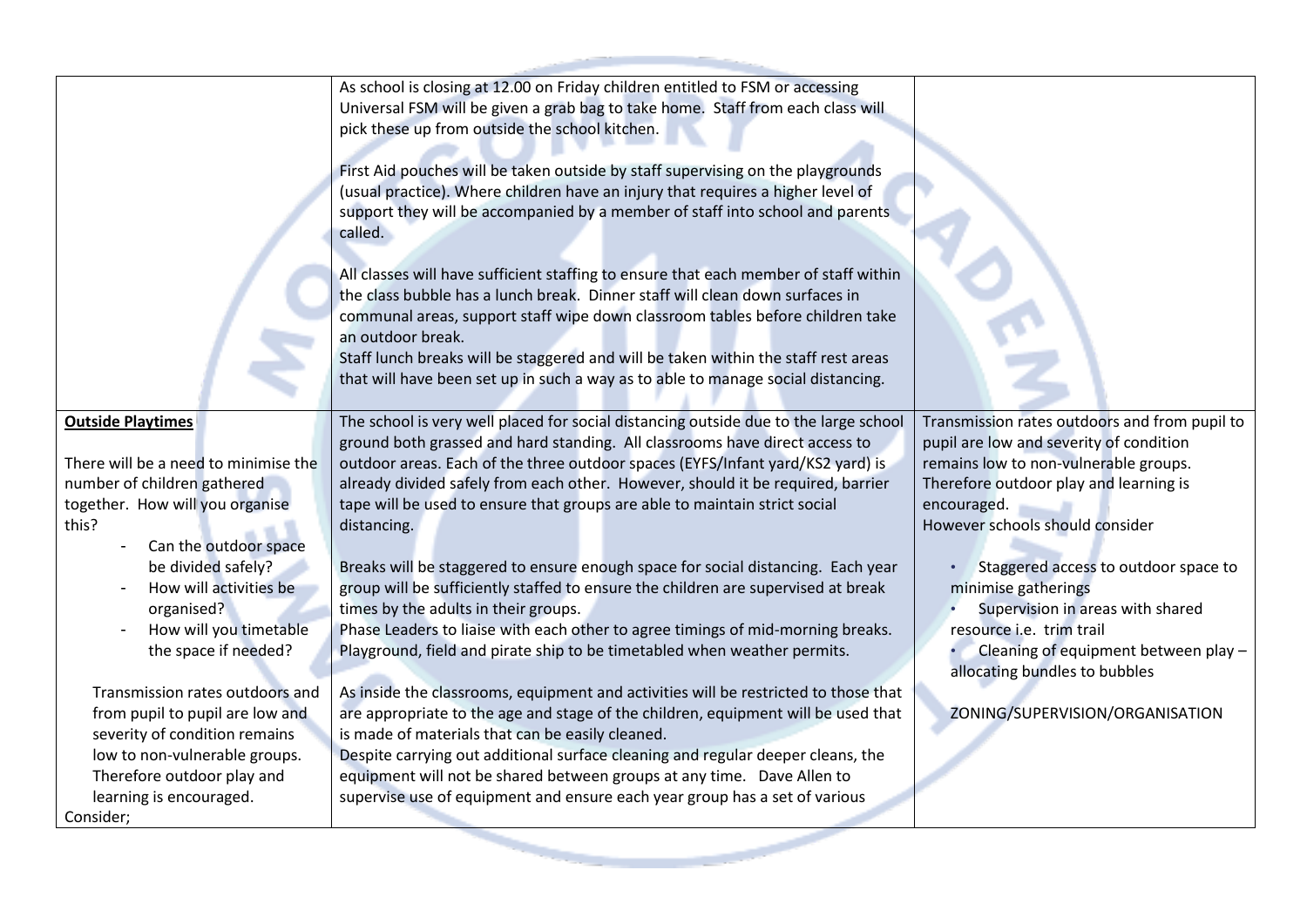| Staggered access to outdoor areas   | activity's equipment stored in a box/bag and kept in the classroom for cleaning        |                                               |
|-------------------------------------|----------------------------------------------------------------------------------------|-----------------------------------------------|
| Supervision in the shared resources | and replenishing.                                                                      |                                               |
| areas e.g. trim trail/pirate ship   |                                                                                        |                                               |
| Cleaning of equipment between play  | A timetable of the staggered breaks and areas to be produced taking into               |                                               |
|                                     | account the use of the blue hall too. (See Lunchtime Plan)                             |                                               |
|                                     |                                                                                        |                                               |
|                                     | The Pirate Ship will be allocated for use by one year group each week. The             |                                               |
|                                     | weekend break will allow sufficient time between groups to negate the need for         |                                               |
|                                     | cleaning.                                                                              |                                               |
|                                     | Foundation play area to be timetabled to each bubble on a weekly basis.                |                                               |
| First Aid / Intimate Care           | Aprons, Gloves, Baby Wipes, Liquid Soap, Hand Sanitiser, Disposable face masks,        | Typical response to First Aid requirements    |
|                                     | Visors, Instant ice packs, Adhesive barrier tape, Non-adhesive barrier tape.           | remains.                                      |
| There will be a need to minimise    | Although stocks will be checked at regular intervals by the Admin Team in all          | You must provide PPE for staff to use when    |
| direct contact with children.       | areas across school, staff using the PPE should make the SBM and or SLT aware if       | dealing with Intimate Care of a pupil. This   |
|                                     | any items of PPE are running low.                                                      | includes, Mask, Apron, Gloves and Visor.      |
| How will used resources be disposed | For intimate care guidance please see the Intimate Care / Nappy Changing Policy.       |                                               |
| of?                                 | Staff must wear the following PPE if administering First Aid or Intimate Care;         | Schools must ensure                           |
| See First Aid Policy and Intimate   | Face mask                                                                              | Staff dealing with suspected Covid-19         |
| <b>Care Policy</b>                  | Gloves                                                                                 | cases must wear full complement of PPE        |
|                                     | Apron                                                                                  | Staff must know how to don and doff           |
|                                     | Staff must know how to don and doff the PPE and dispose of it appropriately            | the PPE and dispose of it appropriately.      |
|                                     |                                                                                        | Isolation area must be determined.            |
|                                     | There will be an individual PPE pack in each classroom for ease of access.             | Consider allocating a ventilated space (not   |
|                                     | Disposal of PPE will be placed in hazardous waste (yellow) bags and disposed in        | necessarily a whole room) for this            |
|                                     | designated outdoor bins.                                                               | provision                                     |
|                                     | All protocols for administering medication must be followed by staff in order to       | Arrangements for isolation and                |
|                                     | protect themselves, for example social distancing and hygiene practices such as        | collection if a child shows symptoms          |
|                                     | handwashing, etc. When staff are administering medication to pupils, they must         | whilst in school is communicated to all       |
|                                     | use PPE to protect themselves and the child. This includes gloves, aprons and          | parents/carers.                               |
|                                     | face mask. If a child is displaying symptoms of coronavirus and is isolated            |                                               |
|                                     | awaiting pick up by parent, no further medication must be administered.                | All other non-topical First Aid               |
|                                     | Only prescribed medication will be administered to children. Calpol and other          | requirements will continue in typical         |
|                                     | non-prescribed medication will not be administered without a prescription. No          | fashion.                                      |
|                                     | member of staff, under any circumstances should administer medicine to a child         | Staff may chose not to wear PPE for this task |
|                                     | in school or offsite such as on offsite visits/residential trips, unless trained to do | at their will.                                |
|                                     | so. Over the counter (OTC) medicines such as:                                          |                                               |
|                                     |                                                                                        |                                               |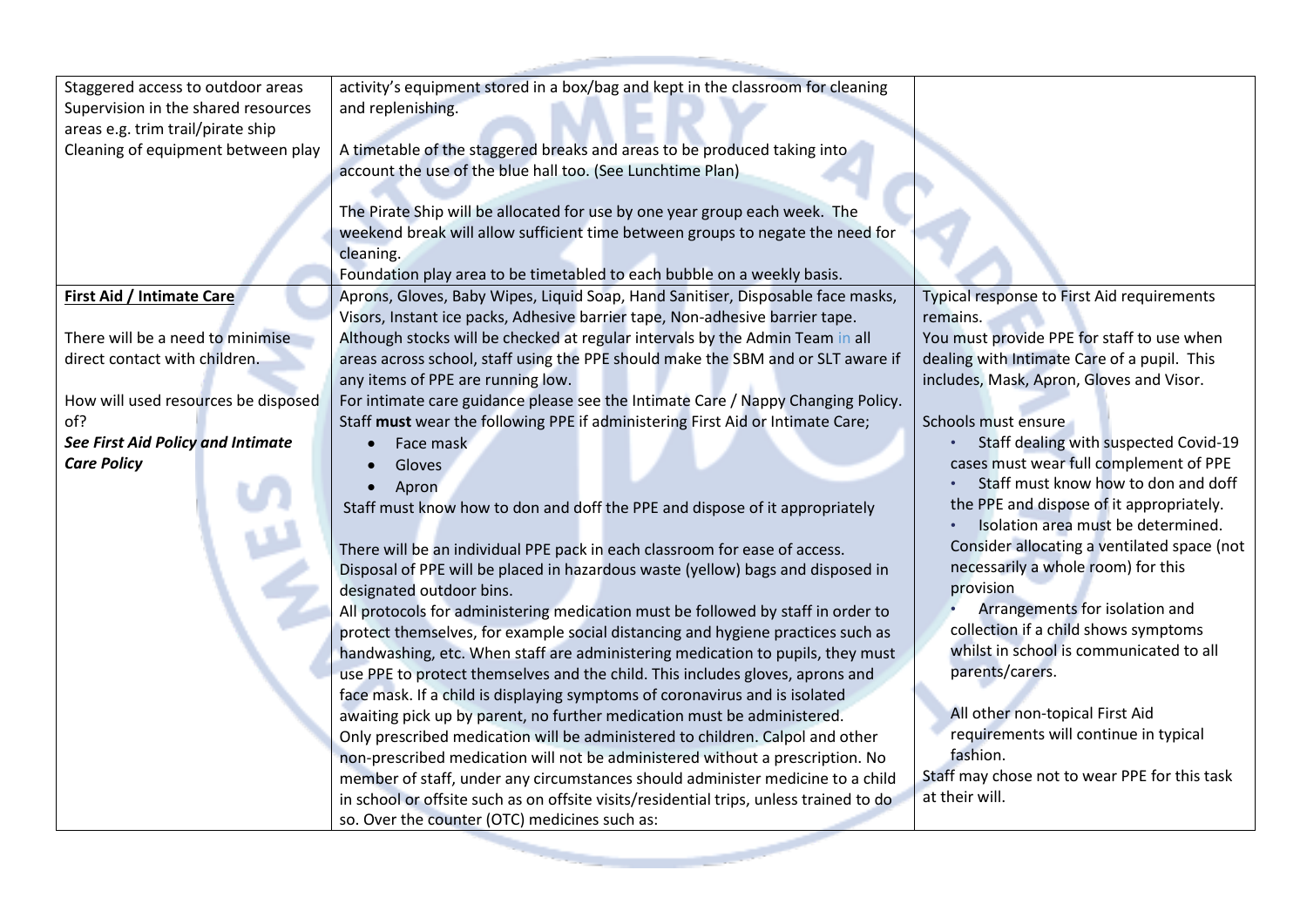|                           | Eye drops                                                                            |                                                  |
|---------------------------|--------------------------------------------------------------------------------------|--------------------------------------------------|
|                           | Calpol/aspirin/ibuprofen                                                             |                                                  |
|                           | <b>Travel sickness medication</b>                                                    |                                                  |
|                           | <b>Topical creams</b>                                                                |                                                  |
|                           | Cough medicine                                                                       |                                                  |
|                           | Antihistamine/hay fever products                                                     |                                                  |
|                           | Homeopathic remedies.                                                                |                                                  |
|                           | Where a child has been prescribed medication such as antibiotics, it is the          |                                                  |
|                           | parent/carers responsibility to administer it to their child. Therefore we advise    |                                                  |
|                           | and encourage parents to ask their child's doctor to prescribe medicines which       |                                                  |
|                           | can be administered outside of school hours. If this is not possible (for example,   |                                                  |
|                           | antibiotics prescribed four times daily) then a medication administration form       |                                                  |
|                           | must be completed by the parent/carer prior to staff members administering the       |                                                  |
|                           | prescribed medicines.                                                                |                                                  |
|                           |                                                                                      |                                                  |
|                           | Have staff who experienced this recently followed the risk assessment?               |                                                  |
|                           |                                                                                      |                                                  |
|                           | PPE/ cleaning materials stored in class stockrooms (Part of the Rubric)              |                                                  |
|                           |                                                                                      |                                                  |
|                           | All other non-topical First Aid requirements will continue in typical fashion.       |                                                  |
|                           | Reminders of arrangements for all of the other illness procedures                    |                                                  |
|                           | Staff may chose not to wear PPE for this task at their will.                         |                                                  |
|                           | PPE should only be worn for First Aid, Intimate Care and Cleaning.                   |                                                  |
|                           |                                                                                      |                                                  |
|                           | Agree, update and circulate the new protocol for isolation and communicate           |                                                  |
|                           | arrangements to parents/carers.                                                      |                                                  |
| <b>Positive Test</b>      | The school will follow the Infection control policy and advise JMAT of any           | Schools will follow the Infection Control Policy |
|                           | positive cases including taking advice from Health Protection Team. Where            | at all times and advise the JMAT of positive     |
|                           | children are displaying Covid19 symptoms the school entrance bay will be used        | cases including taking advice from Health        |
|                           | as a sick bay (see protocol for sick child / adult).                                 | <b>Protection Team</b>                           |
| <b>Educational Visits</b> | No educational visits for the Autumn term - alternative solutions need to be         | All Educational Visits will cease.               |
|                           | sought - this limits the control and spread of transmission and the increase risk of |                                                  |
|                           | using transport.                                                                     |                                                  |
|                           | Visitors into school and internal site educational visits can be organised.          |                                                  |
|                           | Any visitor into school must have a suitable learning area booked out and keep a     |                                                  |
|                           | register of which children they have interacted with a time and date.                |                                                  |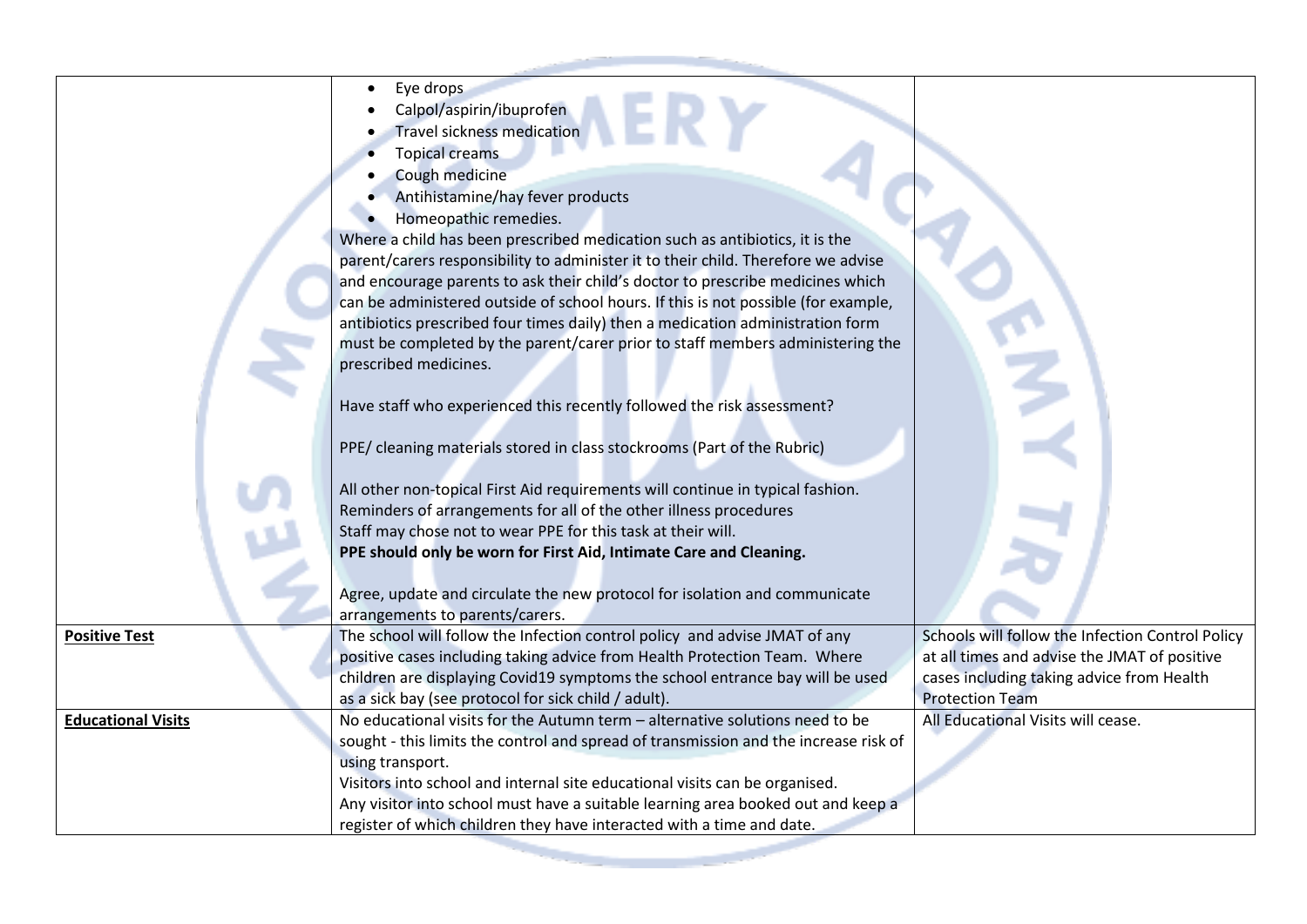|                                   | Planning for visits in the Spring term can begin.                                                                                                                                                                              |                                                                                                                                                                                                                                                                                                                           |
|-----------------------------------|--------------------------------------------------------------------------------------------------------------------------------------------------------------------------------------------------------------------------------|---------------------------------------------------------------------------------------------------------------------------------------------------------------------------------------------------------------------------------------------------------------------------------------------------------------------------|
| <b>Pupils</b>                     | Welfare and well-being will be the first priority in the Autumn term and<br>Safeguarding concerns will be monitored in the usual manner<br>DSL/First aider, including Paediatric trained in Early Years, on site at all times. | Welfare and wellbeing will be the main<br>priority with wellbeing checks applied to those<br>not in setting.                                                                                                                                                                                                              |
| <b>Behaviour and Expectations</b> | A reconnection curriculum has been created to support this.<br>Review behaviour policy (LR/SB) to account for any cases that would compromise<br>the H&S of staff members and to ensure consistency of approach across school. | A DSL and First Aider to be on site at all times<br>included in each rota basis<br>Autumn 2+ FRI PM - DSL and First Aider<br>(to be on site – enrichment)<br>Behaviour Policy will be adjusted and<br>implemented at local level to account for any<br>specific known case which potentially<br>compromises H&S of staff. |
|                                   |                                                                                                                                                                                                                                |                                                                                                                                                                                                                                                                                                                           |

| <b>COMMUNICATION</b>                                                                                                                                           | WHOLE CLASS BUBBLE - Sept onwards                                                                                                                                                                                                                                                                                                                                                                                                                                      | PARTIAL LOCKDOWN - 2 <sup>nd</sup> SPIKE                                                                                                                                |
|----------------------------------------------------------------------------------------------------------------------------------------------------------------|------------------------------------------------------------------------------------------------------------------------------------------------------------------------------------------------------------------------------------------------------------------------------------------------------------------------------------------------------------------------------------------------------------------------------------------------------------------------|-------------------------------------------------------------------------------------------------------------------------------------------------------------------------|
| SLT-Trust                                                                                                                                                      | TRUST - Half termly HT meetings will be determined                                                                                                                                                                                                                                                                                                                                                                                                                     | Fortnightly virtual HT meetings will be<br>determined<br>Updates will be disseminated to school from<br>one point of contact and limited to weekly<br>where possible.   |
| <b>SLT School</b>                                                                                                                                              | Weekly SLT meetings (4 people)<br>2 per half term Wider SLT meetings (9 people)<br>Weekly staff meetings will commence - formats to be agreed<br>(Whole staff in classrooms via link/ Phase meetings in one class with or without<br>link/ phase or year group meetings with gap tasks/ time allocation for own<br>decision on individual training time<br>Any communal area used for a meeting will need to be identified to Paul and the<br>cleaning staff notified. | SLT meetings will be held virtually regularly<br>and staff meetings will be conducted<br>periodically (monthly) virtually                                               |
| <b>Staff Communication</b><br>Staff (teachers, support staff and<br>non-teaching staff)<br>Decide content and timing of staff<br>communication(s) including if | All Staff will return to school prior to the summer break in order to become<br>familiar with the school environment, unless they have a doctor's note.<br>The opening of school, on Wednesday 2 <sup>nd</sup> September will enable a strategy for<br>engaging and communicating with parents can be implemented on the INSET<br>Day, on Tuesday 1 <sup>st</sup> September.                                                                                           | Policies and Procedures including Risk<br>Assessments should be communicated using<br>Safeguard as must reads and or paper copies<br>circulated to those without access |
|                                                                                                                                                                |                                                                                                                                                                                                                                                                                                                                                                                                                                                                        |                                                                                                                                                                         |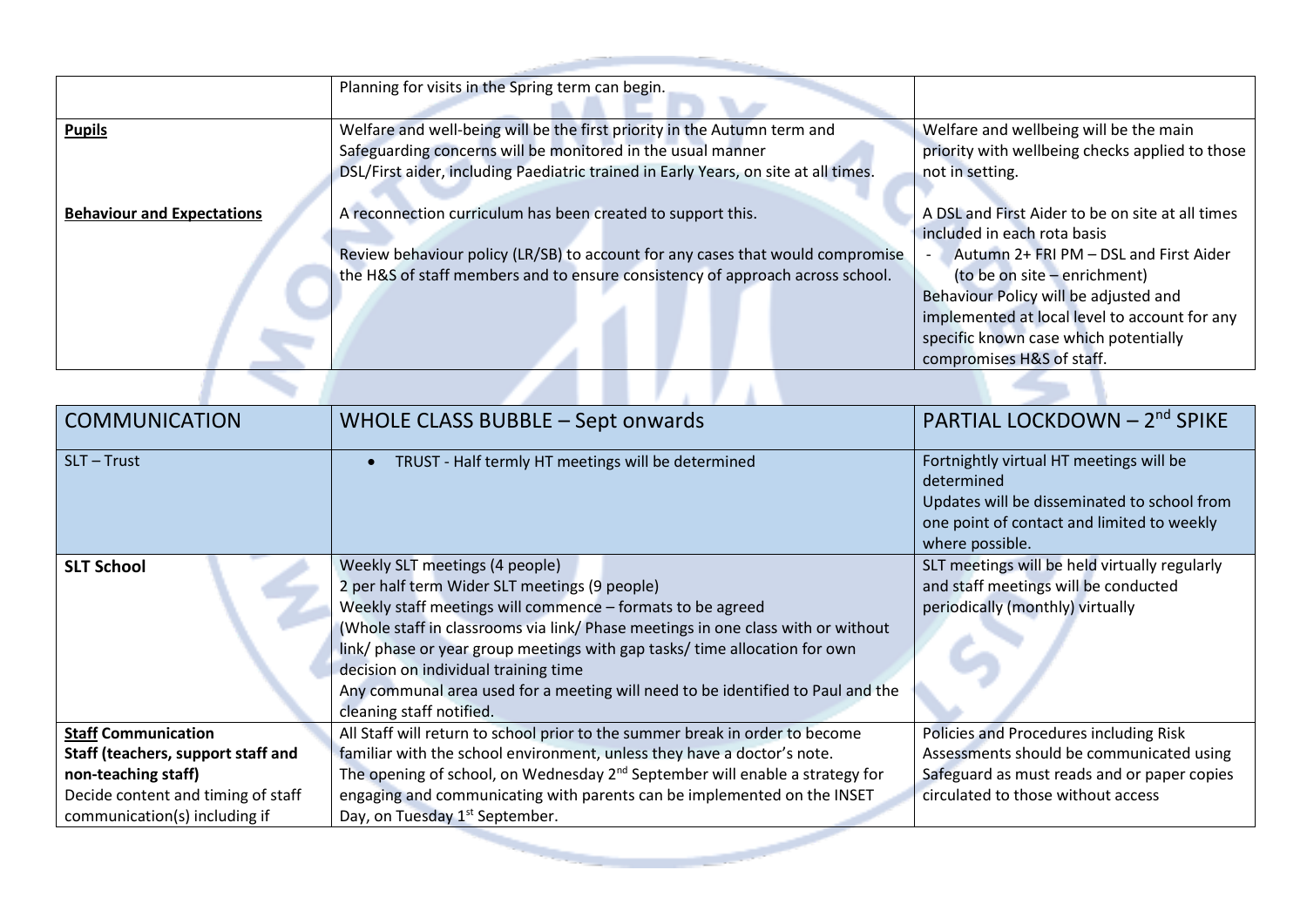bringing staff in in advance of pupils returning is necessary.

**Policies and procedures, including the risk assessment, should be communicated and circulated with staff**

Consider options if necessary staffing levels can't be maintained (including school leaders and key staff like designated safeguarding leads and first aid providers). Agree any flexible working arrangements needed to support any changes to your usual patterns (for example, staggered start/end times).

Decide what staff training (either delivered remotely or in school) is needed to implement any changes the school plans to make (for example, risk management, curriculum, behaviour, safeguarding).

Put in place measures to check on staff wellbeing (including for leaders).

Staff will know the arrangements for the INSET day before they break up via the Staff Update. And also the dates and times of the days school is open during the summer break

School has high number of staff who are first aid and safeguarding trained. Check this against the newly formed bubbles.

All new and amended policies to be sent to staff Checklist sent out for staff to sign

Rotas for playground duty to be organised in class bubbles. Dinner duties organised by SLT- see lunchtime plan

Protocols updated and cascaded to staff on INSET day, feedback gathered from staff and amended accordingly om a daily basis to begin with.

Decide who takes over each class bubble in the case of any staff absence. Extra staff (HLTAs/ teaching staff) to be allocated to each year group bubble (see staffing structure in SDP)

Staff with children will need to adjust their hours if they need to drop off their own children at school (i.e with no wrap around care) Communicate and agree adapted hours with these staff

CPD for the autumn term –What needs to be done in disaggregated time? What can be done in year group bubbles or phases with gap tasks. Timetable to be agreed from the SDP with SLT and communicated with all staff. Meet Maths/Literacy leads for autumn CPD priorities. (Curriculum? NQT development? Early years development?)

Staff allowed in school building from 7-4.45 pm

The Headteachers have an open door policy and staff are welcome to (and regularly do) share any concerns they have. All SLT will have a positive presence around school.

• Changes to rota's should be shared with all staff regularly and reminders issued • Contact with staff not on site should be maintained by HT or other nominated personnel